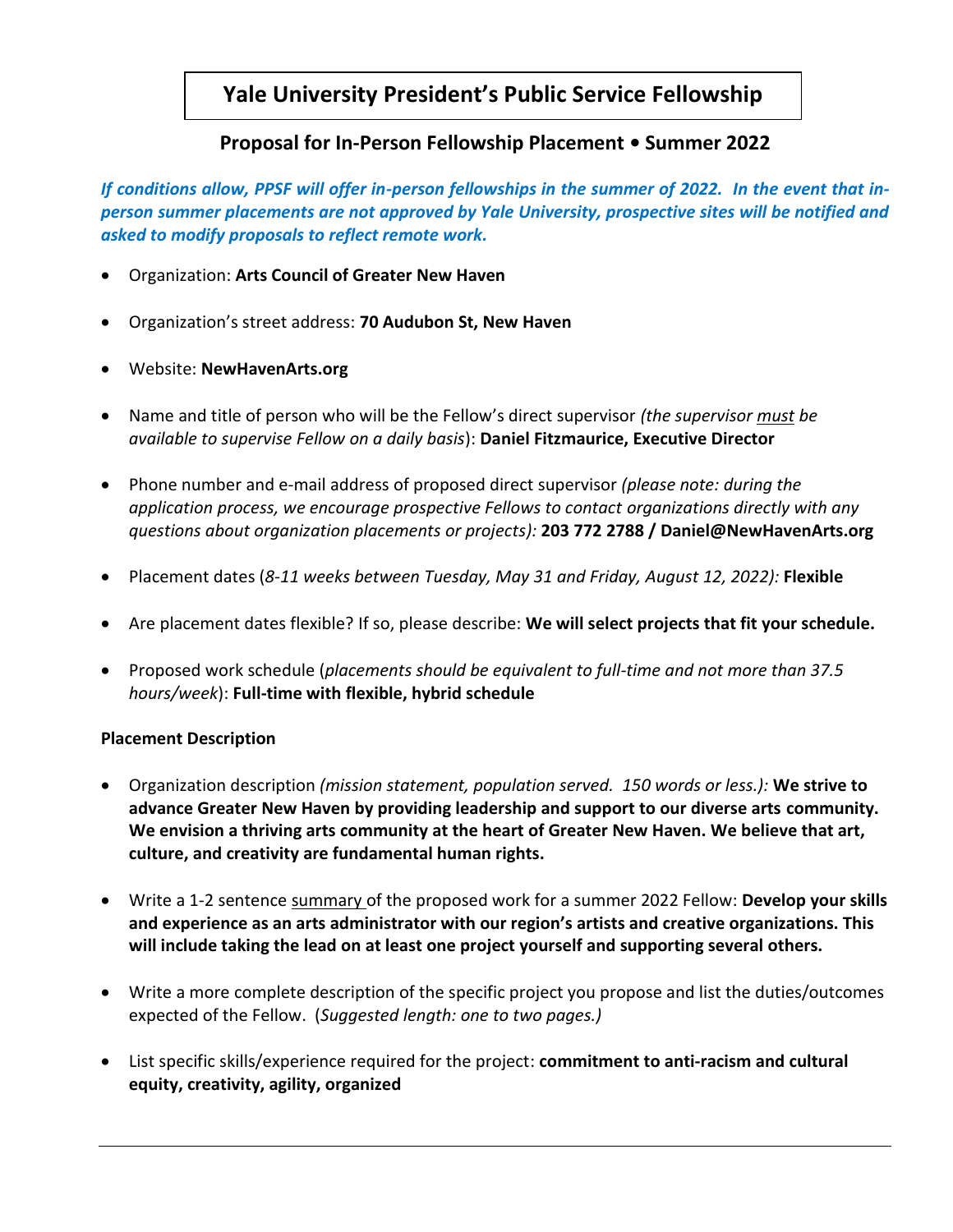- Additional requirements (e.g. a car or weekend working hours). If a car is required, include information regarding parking arrangements and mileage reimbursement): **None at this time.**
- Briefly describe the work that Yale PPSF Fellows have done with your organization in the past and present. If you have not worked with Yale Fellows, describe any work that Yale students have done with your organization. **As with all of our interns, the Arts Council will help develop and execute a portfolio of projects with our Yale PPSF Fellows. They are also included in all of our organizational processes, from weekly team meetings to professional development opportunities.**